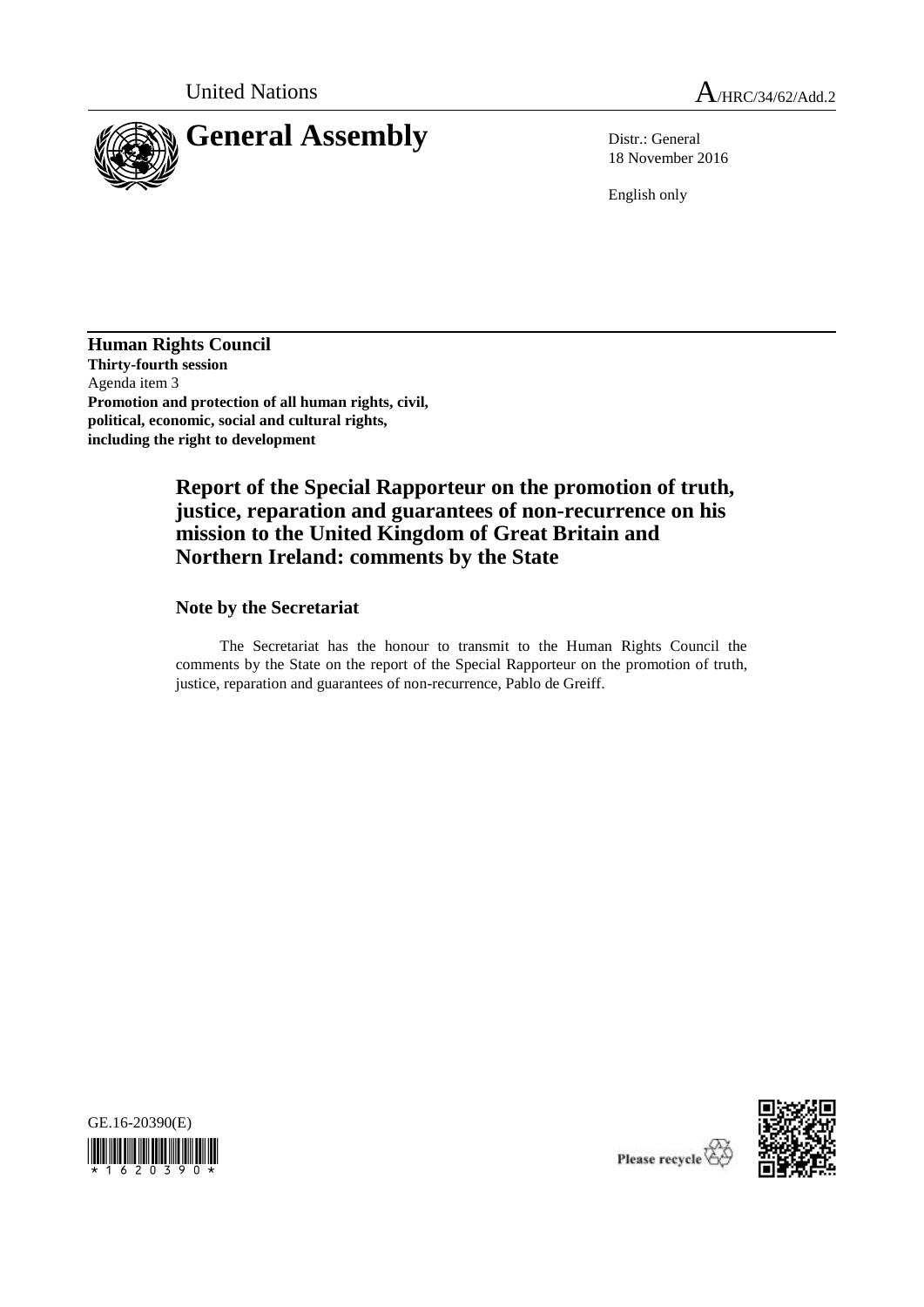## **Report of the Special Rapporteur on the promotion of truth, justice, reparation and guarantees of non-recurrence on his mission to the United Kingdom of Great Britain and Northern Ireland: comments by the State\***

1. The UK Government would like to acknowledge the opportunity provided by the Special Rapporteur on the promotion of truth, justice, reparation and guarantees of nonrecurrence (SR) to comment on his report on his mission to the UK. The UK has also, separately taken the opportunity to correct a small number of factual inaccuracies in the draft report.

2. We note the SR's observations on the many areas of good progress including the institutional reform that has taken place in Northern Ireland in recent decades with the formation of the Police Service of Northern Ireland and the Office of the Police Ombudsman and the devolution of policing and justice to the Northern Ireland Executive.

3. We recognise also, that there is further work to be done. The UK Government is committed to addressing the legacy of the past in Northern Ireland in a manner that is balanced, proportionate, transparent, fair and equitable. The measures proposed by the Stormont House Agreement will help address the legacy of the past, to reduce its impact on the present and build a stronger, more prosperous Northern Ireland. Consensus on the final detail of the proposed mechanisms has not yet been achieved but intensive work is ongoing between the UK Government and the Northern Ireland Executive parties to resolve the outstanding issues.

4. However, there are a number of issues the UK feels need to be commented on in the SR's report. The UK Government is particularly concerned to note that throughout his report, most notably at paragraphs 6 and 55, the SR fails sufficiently to differentiate between the actions of illegal terrorist groups and UK security forces. The UK Government emphatically does not accept the equivalence inferred, whether intentionally or not, by the SR between terrorist organisations and the security forces that served Northern Ireland in extremely difficult circumstances upholding democracy and the rule of law. The UK Government has shown that where the State has done things wrong it is prepared to face up to and account for this. Everyone is subject to the rule of law and where there is evidence of wrongdoing it will be pursued. The fact is however that in the vast majority of cases involving the state that were reviewed by the HET or those that the Ombudsman has investigated, no criminal conduct has been determined. The overwhelming majority of those who served in the security forces in Northern Ireland did so with bravery and distinction, upholding democracy and the rule of law. Without their commitment the peace process would never have happened. To suggest that criminal conduct by the police and our Armed Forces was somehow rife or endemic is, in the view of the UK Government, a distortion that is not justified by the facts.

5. In responding to this report, the UK Government notes the SR's continued interest and engagement on this complex and sensitive issue. The Government acknowledges the recommendations contained in his report and notes that progress towards many of the recommendations can be best achieved through the full implementation of the Stormont House Agreement.

- 6. Our specific response to some of the key areas of the report is set out below.
- 7. Paragraphs  $6 12$

<sup>\*</sup> Reproduced as received.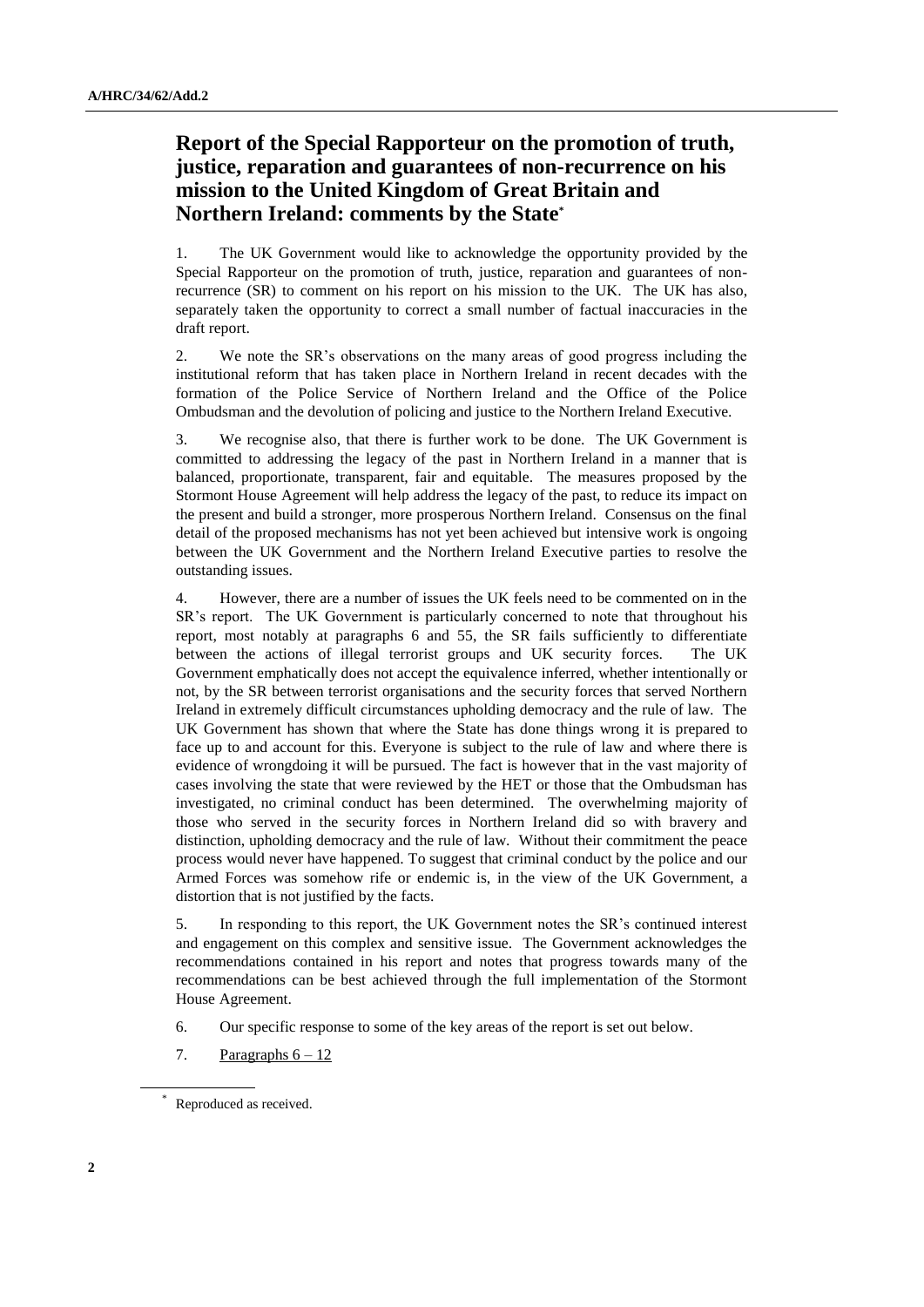The UK Government does not accept any equivalence between terrorists and state security forces as this section appears to infer (see paragraph 4 of this response).

Since the Belfast Agreement was reached in 1998, subsequent political agreements, such as St Andrews and Hillsborough made substantial progress in other areas but failed to address the question of legacy until the Stormont House Agreement was reached in December 2014.

Paragraphs 21 – 55 of the Stormont House Agreement establish a new way forward for seeking to address the legacy of the past in Northern Ireland. This includes commitments to undertake further work on a pension for severely physically injured victims, to establish a Mental Trauma Service and to create four new bodies:

- **The Historical Investigations Unit (HIU)** an independent body to take over outstanding investigations into Troubles-related deaths from the PSNI and Police Ombudsman;
- **The Independent Commission on Information Retrieval** an independent, international body, separate from the criminal justice system, to seek information about Troubles-related deaths on behalf of families;
- An Oral History Archive to collect narratives related to the Troubles;
- The Implementation and Reconciliation Group to promote reconciliation.

Further political talks took place in the autumn of 2015. Over the course of these political negotiations, substantial areas of common ground were developed on the legacy institutions, including on a range of issues where progress has previously proved impossible. Unfortunately, although a great deal of progress was also made during the negotiations on dealing with Northern Ireland's past, it was not possible to achieve final agreement on those matters at that time.

The new Prime Minister and the new Secretary of State for Northern Ireland have made it clear that they support the establishment of the bodies identified in the Stormont House Agreement, which is a Government election manifesto commitment. The Secretary of State has been meeting with key stakeholders and intends to continue with these engagements. He has already publically recognised the desire among stakeholders for progress to be made quickly on these issues. The UK Government will continue to work with Northern Ireland parties, victims' groups and other stakeholders to seek a resolution that will allow the Stormont House Agreement bodies to be established.

#### 8. Paragraph 18

It is correct that the focus of investigative mechanisms and procedures has been on Troubles-related deaths. It should however be noted that this is the main, but not exclusive focus and there are ongoing investigations into abductions and non-fatal shootings for instance.

### 9. Paragraph 20

The UK Government does not accept the SR's assertion that the cited mechanisms fall outside of the criminal justice sphere and into truth recovery on the basis of "prosecutorial successes". Specifically, categorising the Historical Enquiry Team process and the work of the Police Ombudsman as truth mechanisms is not accepted by the UK Government. In the majority of cases, legacy investigations take place into events that occurred more than 30 years ago. The passage of time, even taking into account the advances in modern policing techniques, makes it extremely challenging to gather the required amount of evidence that would secure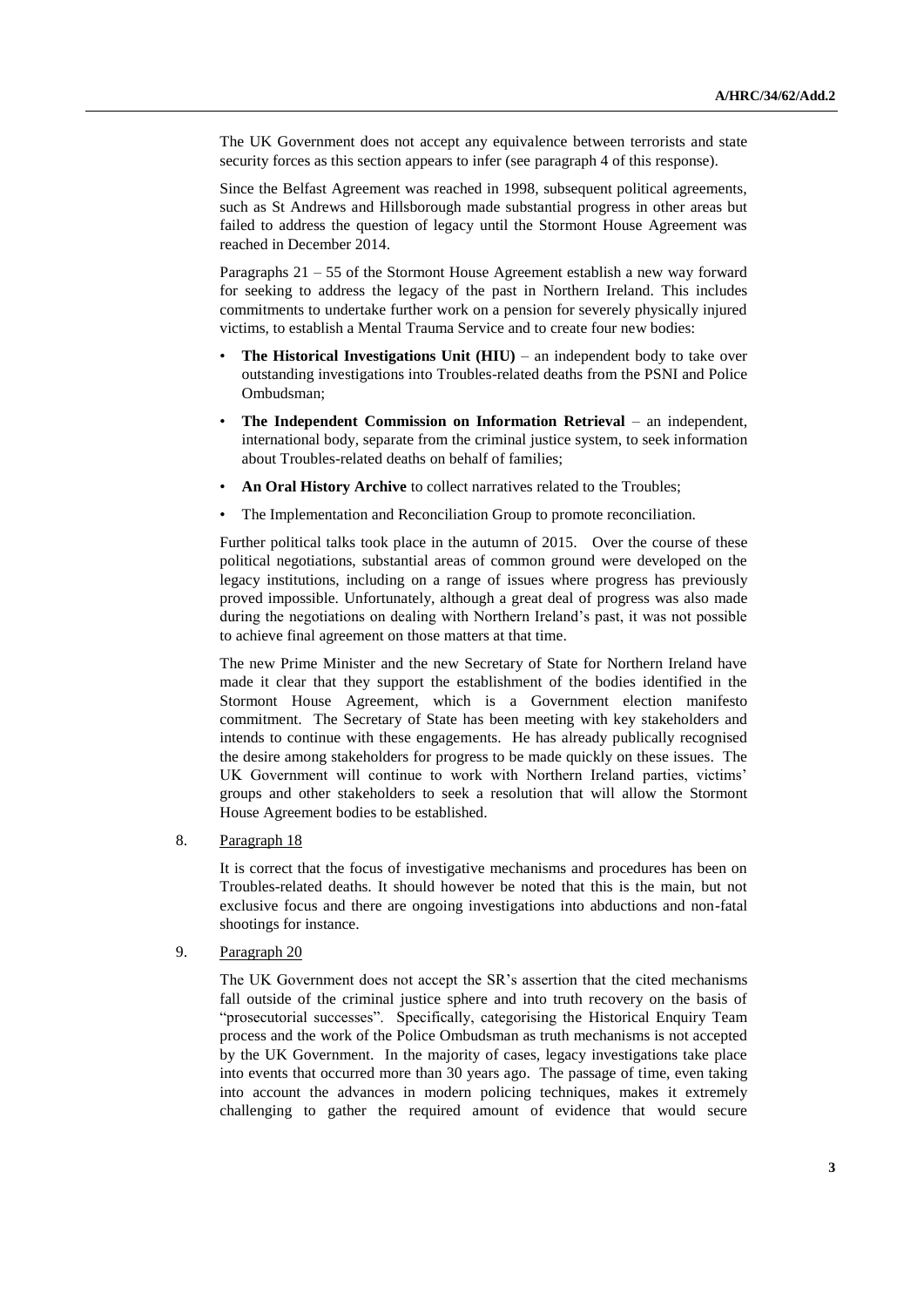prosecutions. Nevertheless, prosecutions for troubles-related crimes can be and are secured. The UK Government recognises that these processes can usefully recover and bring to light additional information for victims, and this is welcome, but it is not the primary purpose of the criminal justice process.

10. Paragraphs 23 – 25

The UK Government believes that costly and open ended public inquiries are not the right way to deal with the legacy of the past. It isn't just about the length and cost of inquiries, though the SR recognises that they are costly. Public inquiries are by no means a guaranteed route in all cases to establishing the truth. And of course it would be impossible for every victim of the troubles to have a public inquiry. So they are by their nature selective, and can provoke divided views in Northern Ireland.

Each request for a public inquiry that is received is carefully considered on its own merits and full reasons are given where the decision has been not to hold such an inquiry. The SR's report makes specific mention of the Finucane case and it should be noted that a non-statutory review by Sir Desmond De Silva was held instead. In the Government's view the De Silva review clearly established the truth of what happened in the Finucane case and the then Prime Minister made a full apology in the House of Commons. The De Silva review, while not a public inquiry, also addressed a number of themes such as the lack of a framework for handling agents in NI, how the RUC handled threat intelligence and the flow of information from members of the security forces to loyalist paramilitaries in the late 80s.

The decision making process for setting up a public inquiry rests with the executive branch of government. This is appropriate not only because of the significant public cost but also the Executive is best placed to balance the public interest.

11. Paragraphs  $26 - 29$ 

The UK Government is supportive of the efforts of the Lord Chief Justice to reform the processes and procedures governing the legacy inquest process, and is hopeful that these reforms can lead to a prioritised and sequenced programme of inquests to be held. Such an approach would enable more effective deployment of resources across the outstanding caseload. This could lead to the clearing of the current backlog of open legacy inquests in a much quicker timescale than could otherwise be achieved.

The Secretary of State for Northern Ireland has made clear that proposals for reform of legacy inquests will be carefully considered by the UK Government.

The UK Government takes its responsibilities towards inquests seriously and fully complies with its disclosure obligations. But the Government must also comply with its duty to protect national security and the lives and safety of those who might be at risk through the disclosure of information. The Public Interest Immunity (PII) process only allows for the redaction of information which poses real risk of serious harm to an important public interest. The final decision on PII in inquests lies with the Coroner and not the Government. Only on very rare occasions are documents "heavily redacted", and only where this is justified on the basis of the potential damage to important public interests such as safety and security that would be caused by the disclosure of the information.

12. Paragraphs 33 – 34

The SR notes that, with regard to the Police Ombudsman, "limitations remain, including its inability to compel police testimony or investigate military and security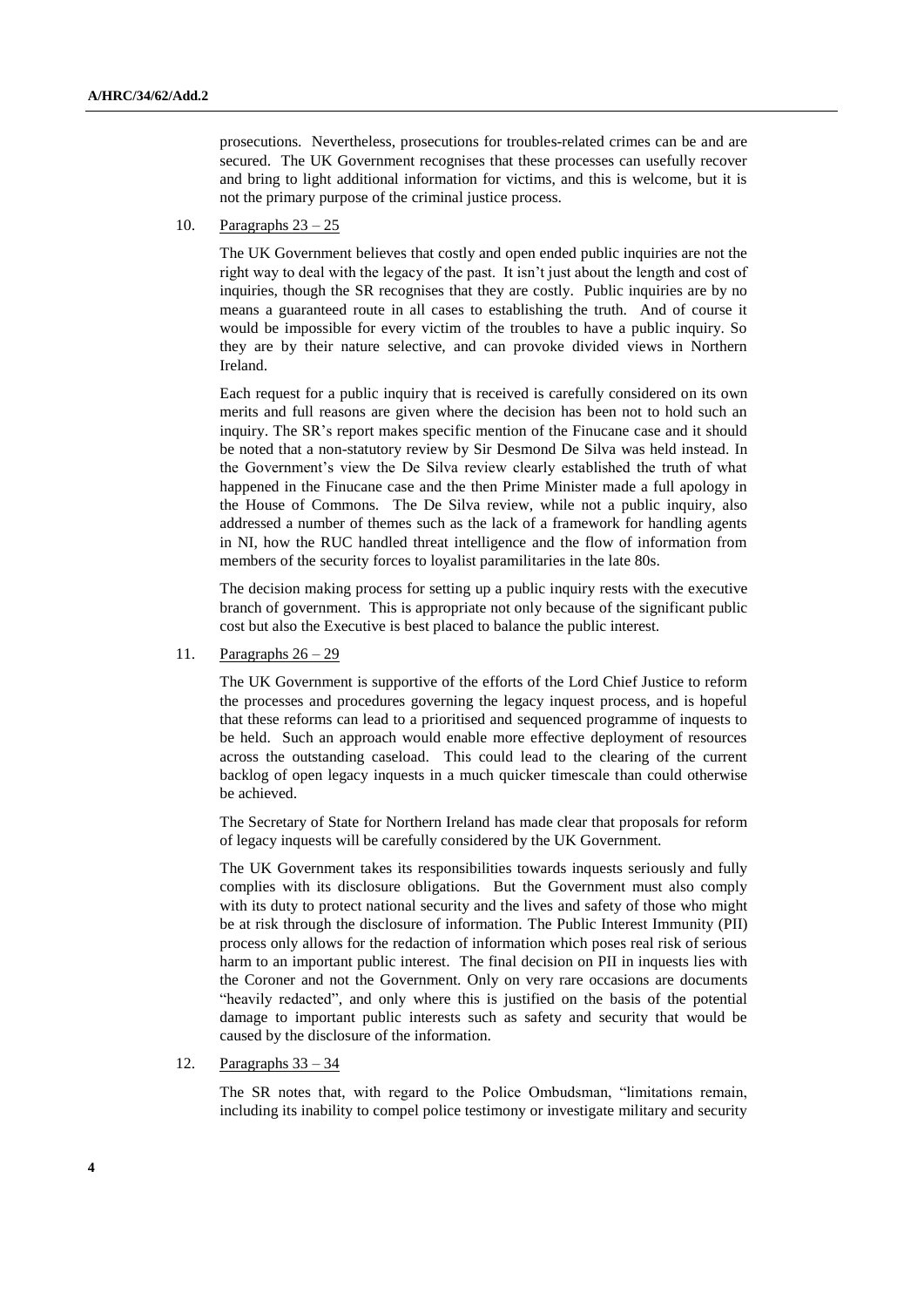services". The UK Government would draw attention to the fact that OPONI has, in relation to investigations into police misconduct, all the powers and privileges of a police constable, including the power to arrest, detain and interview individuals under caution. Furthermore, OPONI was set up to fulfil the specific statutory obligation to independently investigate complaints against the police. Other mechanisms exist to investigate complaints against the military or security services and hence this should not be portrayed as a limitation of OPONI.

#### 13. Paragraphs  $36 - 48$

The SR refers to an "events-based approach" in this section. The UK Government would draw attention to the Oral History Archive and Implementation and Reconciliation Group, both of which are proposed under the Stormont House Agreement. Both of these bodies would approach their work in a manner beyond "events-based" and in particular one of the IRG's core functions is receive reports on patterns and themes from the legacy bodies established under the Stormont House Agreement and to commission a report on these from independent academics.

The SR asserts that mechanisms he describes in section IV of his report (public inquiries, inquests, the Historical Enquiries Team, the Office of Police Ombudsman and the Independent Commission for the Location of Victims' Remains) are dependent on particular decisions made by authorities and implies that these decisions may be directed on the basis of political considerations. The UK Government does not accept this. The agencies and law officers involved in these processes, the PSNI, Police Ombudsman, the Attorney General and the Director of Public Prosecutions, are all robustly independent and free from political interference.

Regarding the "fragmentation" to which the SR refers in paragraph 39 of his report; the HIU will, when established, assume responsibility for investigation of all outstanding investigations into Troubles-related deaths, bringing together the functions of the Historical Enquiries Team and the Police Ombudsman's Historical Investigations Directorate. Measures will be put in place to ensure the HIU's independence.

The UK Government notes that the SR does not present any evidence to support his claim of "overuse of national security". The use of national security protections is not "blanket" as suggested. For instance, a public interest immunity application is highly specific to the case at hand, must be considered and signed by a Government minister after which it is closely scrutinised by a court or coroner, who are manifestly independent of Government.

The SR makes reference to other contexts in which state institutions are required to provide all relevant information, including "sensitive information". The UK Government would draw attention to the proposed Historical Investigations Unit, and the legislation establishing it which would ensure full disclosure to the HIU from all UK Government departments and agencies. The SR also makes a tenuous link to "witness protection programs" without recognising not only the prohibitive financial costs of such schemes but also the personal cost to those forced to relocate in this way.

The SR draws comparison between the European Convention on Human Rights Article 2 obligations to protect the life of citizens and a "right to truth". The UK Government acknowledges there is a careful balancing act in Northern Ireland between its obligations to protect the life and safety of individuals, and to carry out a